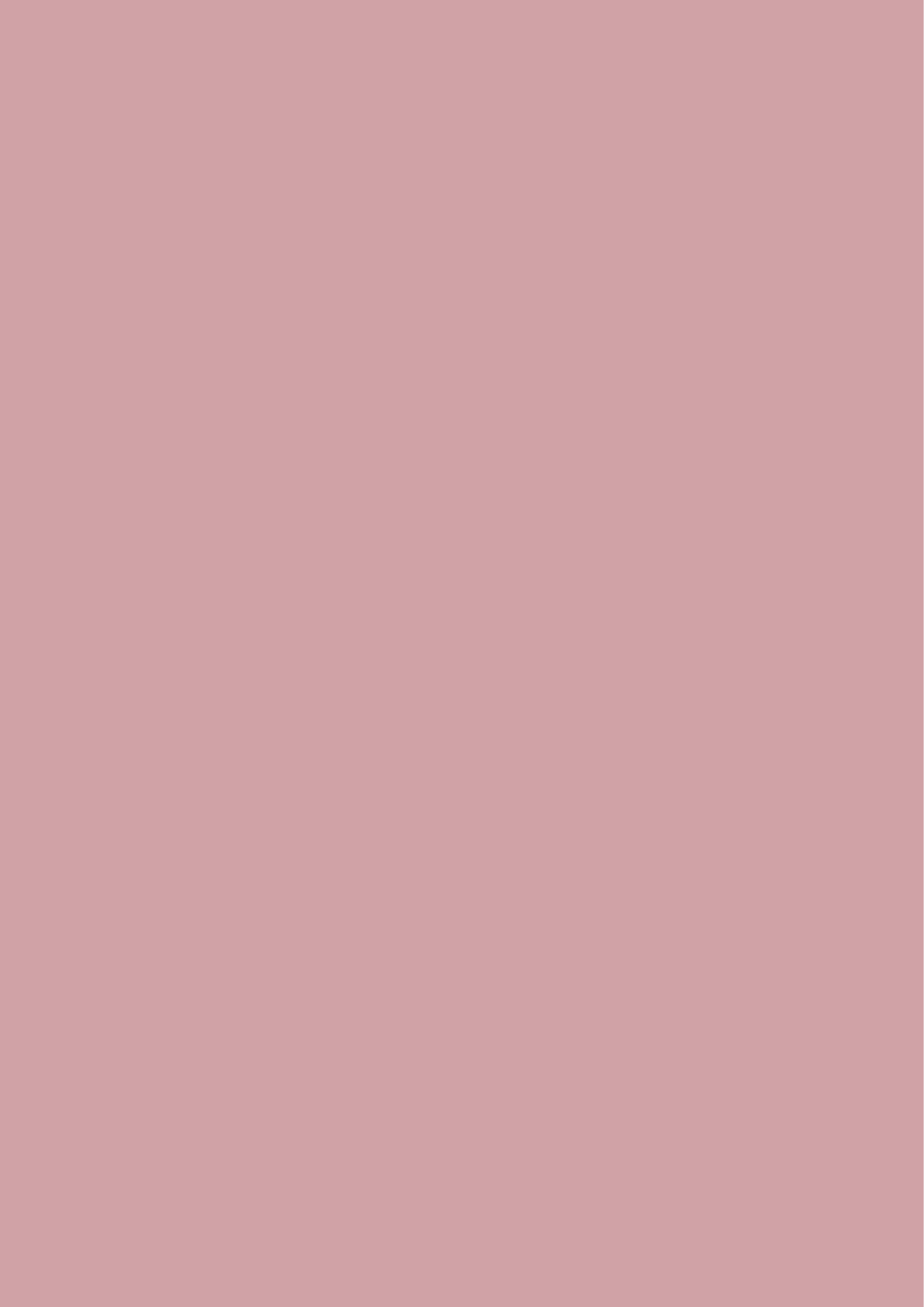Most Central Banks in the world are currently considering - or at least studying - the launch of a Central Bank Digital Currency (CBDC). For instance, on 14 July 2021 the European Central Bank decided to launch a two-year investigation phase of a possible Digital Euro [European Central Bank (2021)]. Those announcements have raised many expectations and also some concerns. There is a fear that once the general public has easy access to the Central Bank balance sheet through electronic means (in addition to physical banknotes), competition will increase on the deposit taking activities of banks. This would compromise their funding, reduce their profitability and destabilise their business models. The perspective of frequent and ample bank runs would be very bad for financial stability.

These are legitimate concerns, especially in the euro area, where banks and bank credit take a major role in financial intermediation. However, there is another side to the issue. Central Bank money - and easy access to it - are crucial to financial stability. Contemporary monetary systems are based on a close complementarity between private and public money. CBDCs are necessary to preserve that equilibrium in a rapidly transforming digital economy.

## 1 Public money and financial stability

Private money is inherently unstable. In modern times, that instability was especially apparent during the period of free banking in the United States. It was marked by a succession of bank runs and panics. Modern Central Banks - first of all the Federal Reserve - were created with the primary purpose to remedy to that instability.

Private money is unstable because its value is uncertain. It is not anchored. For the same nominal face value, private banknotes may trade at different discounts across regions and periods of times. Their price is contingent on news and event, dependent on the perceived solvability and liquidity of the issuer. They are vulnerable to selffulfilling expectations and multiple equilibria which trigger bank runs. In modern parlance, we would say that private money is information sensitive [Dang et al. (2015)]. That sensitivity is the potential source of permanent instability.

Central Banks issue a different kind of money. It is backed by their "unimpeachable solvency" [Woodford (2001)], the power of Governments to tax and, in most countries, is supported by legal tender. Public money is of superior quality. It provides the ultimate settlement asset between banks. It also defines the unit of account: a Euro is a liability of the Eurosystem with a nominal value of 1€.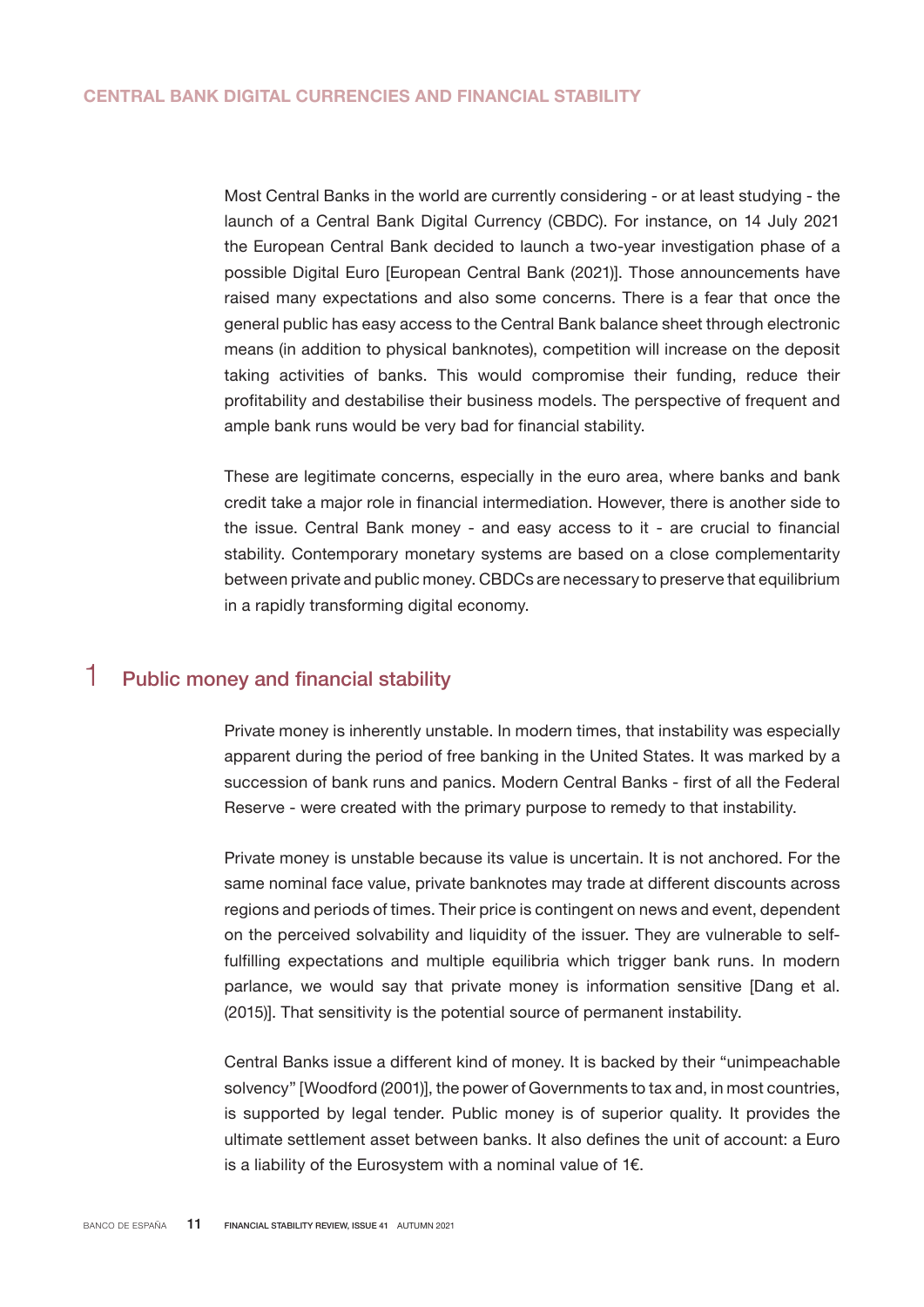With those attributes, public money is well equipped to serve as an anchor to the monetary and financial system. It provides a reference value. Analytically, there are two components to that anchor function: the currency must be uniform; and it must be attached to the unit of account.

Ensuring that the currency is "uniform" is a major mission for Central Banks. Uniformity means that, without any possible doubt, a euro is a euro whatever its form, its location and the entity which has issued it. If the currency is uniform, all monetary instruments with the same nominal value trade at par in all circumstances, which eliminates a major source of uncertainty in their valuation, as well as any information asymmetry that could impede trade.

After a century of successful central banking, we tend to take the uniformity of currency for granted. It is not. Europeans had a vivid reminder of this reality when, in Spring 2012, a "denomination risk" materialised between different parts of the euro area, temporarily introducing frictions in liquidity transfers and potentially compromising the equivalence between bank deposits in different countries. More broadly, uniformity can be compromised by physical distances (as in the Free Banking area in the US), differences in intrinsic values of monetary objects and, more recently, technological barriers.

The requirements for a uniform currency are very demanding. There needs to a process, an enforcement mechanism that ensures that all forms of money are considered as strictly equivalent at any moment in time. In practice, uniformity can be achieved if and when the different forms of money are always and everywhere convertible into each other, unconditionally and at par. In that case, the same money is truly circulating under a multiplicity of representations.

In principle, mutual and unconditional exchangeability is sufficient for uniformity. However, it raises, two questions. First, it necessitates an infinite supply of each forms of money, to accommodate potential shifts in their relative demands. Private issuers might not be able or willing to achieve that result. Second, while convertibility stabilises the relative prices of different monies, it would not by itself determine their value in terms of the unit of account. It does not exclude a dissociation between the medium of exchange and the unit of account, for instance through a partial or total dollarisation of the economy. There would still be the possibility of a general depreciation or appreciation of the whole set of private currencies (something that could be triggered for instance by a flight to safety).

Public money can solve the two problems at once. It defines the unit of account, it can be supplied elastically. It can be made exchangeable against all private currencies. It guarantees a uniform currency anchored on the unit of account. It serves as a bridge for converting one private money into another. It anchors their value. As noted more than 15 years ago by major central bankers, confidence in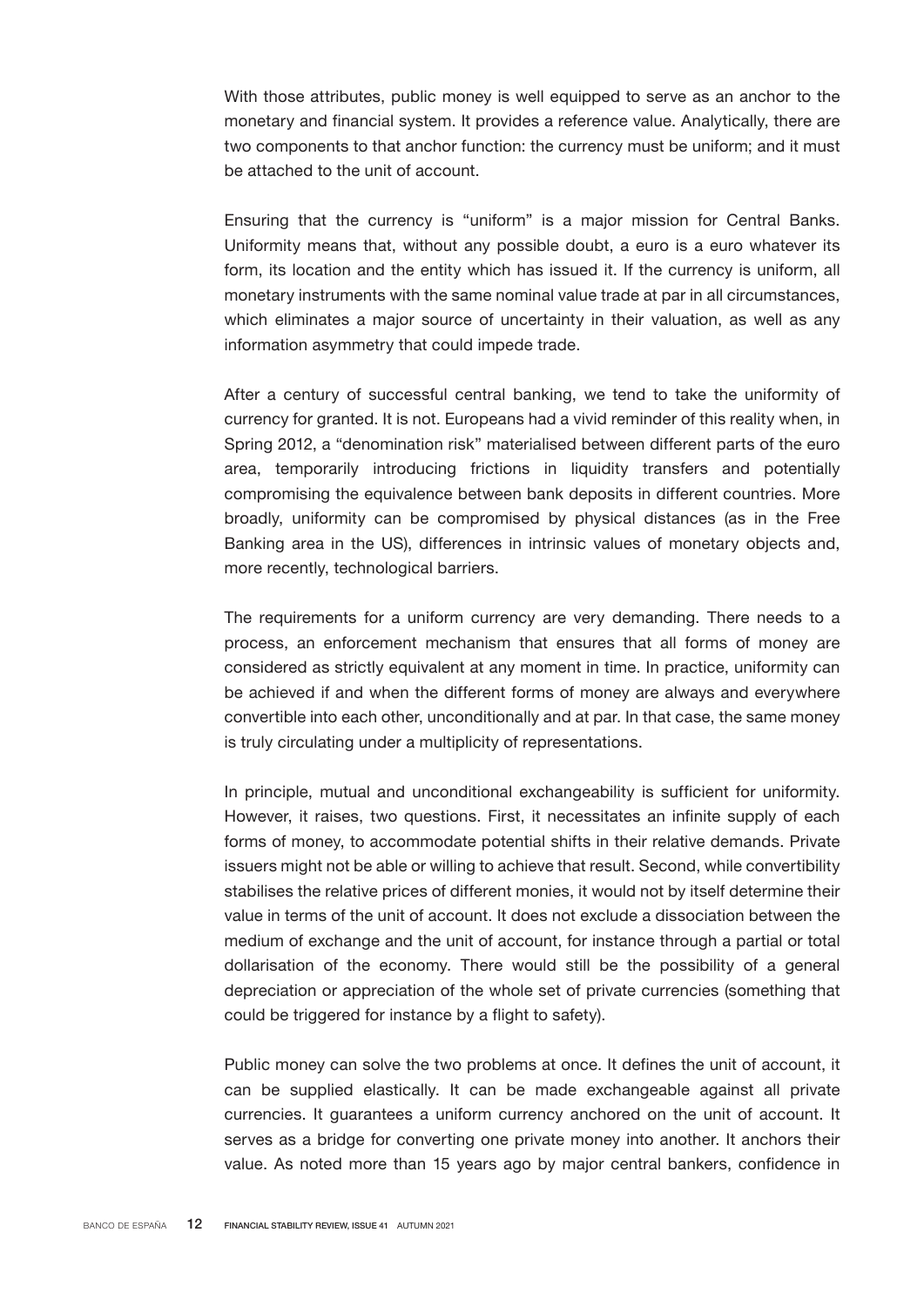commercial bank money lies in their ability to convert their sight liabilities into the money of another commercial bank and into Central Bank money, upon demand of their clients [Committee on Payment and Settlement Systems (2003)].

To fulfill those functions, public money must be present and freely available in all sectors and parts of the economy. It is no coincidence that in nearly all countries, the circulation of banknotes is under the close control of the Central Bank to ensure universal access (even if printing is often contracted to the private sector). More broadly, the two-tier banking system that prevails in contemporary economies guarantees the complementarity between Central Bank and private bank money. That equilibrium is now challenged and possibly destabilised by technological evolutions.

## 2 New challenges in a digital economy

Digitalisation brings multiple forces of destabilisation of public money and its role: the disappearance of cash; a new diversification in the forms of money; a fragmentation of payment systems; and, finally, a possible fragilisation of the unit of account.

#### 2.1 The possible disappearance of cash

Cash is the only public money accessible to the general public. Its role in transactions has been constantly decreasing and displaced, in particular, by mobile contactless payments - a trend accentuated by COVID-19 pandemic. If cash were to disappear fully or be marginalised, it would eliminate universal access to public money. It would effectively suppress the convertibility of bank deposits, as there would be nothing left to convert them into.

#### 2.2 Diversification in the forms of money

With the digital revolution, money becomes easy to create by (almost) anyone. A digital file can be transformed into a means of payment by attaching a value, a cryptographic protection that allows to securely confer ownership and a protocol to move safely on the internet. The era of "e-cash" foreshadowed in by Milton Friedman in 1999 has effectively arrived.<sup>1</sup> This "tokenisation" of money brings

<sup>1</sup> "The internet is going to be one of the major forces for reducing the role of government. The one thing that's missing but that will soon be developed is a reliable e-cash, a method whereby on the Internet you can transfer funds from A to B without A knowing B or B knowing A, the way in which I can take a \$20 bill and hand it over to you and there's no record of where it came from and you may get that without knowing who I am. That kind of thing will develop on the Internet and that will make it even easier for people to use the internet" (remarks from a video-recorded interview accessible under this link: [https://youtu.be/6MnQJFEVY7s\)](https://youtu.be/6MnQJFEVY7s).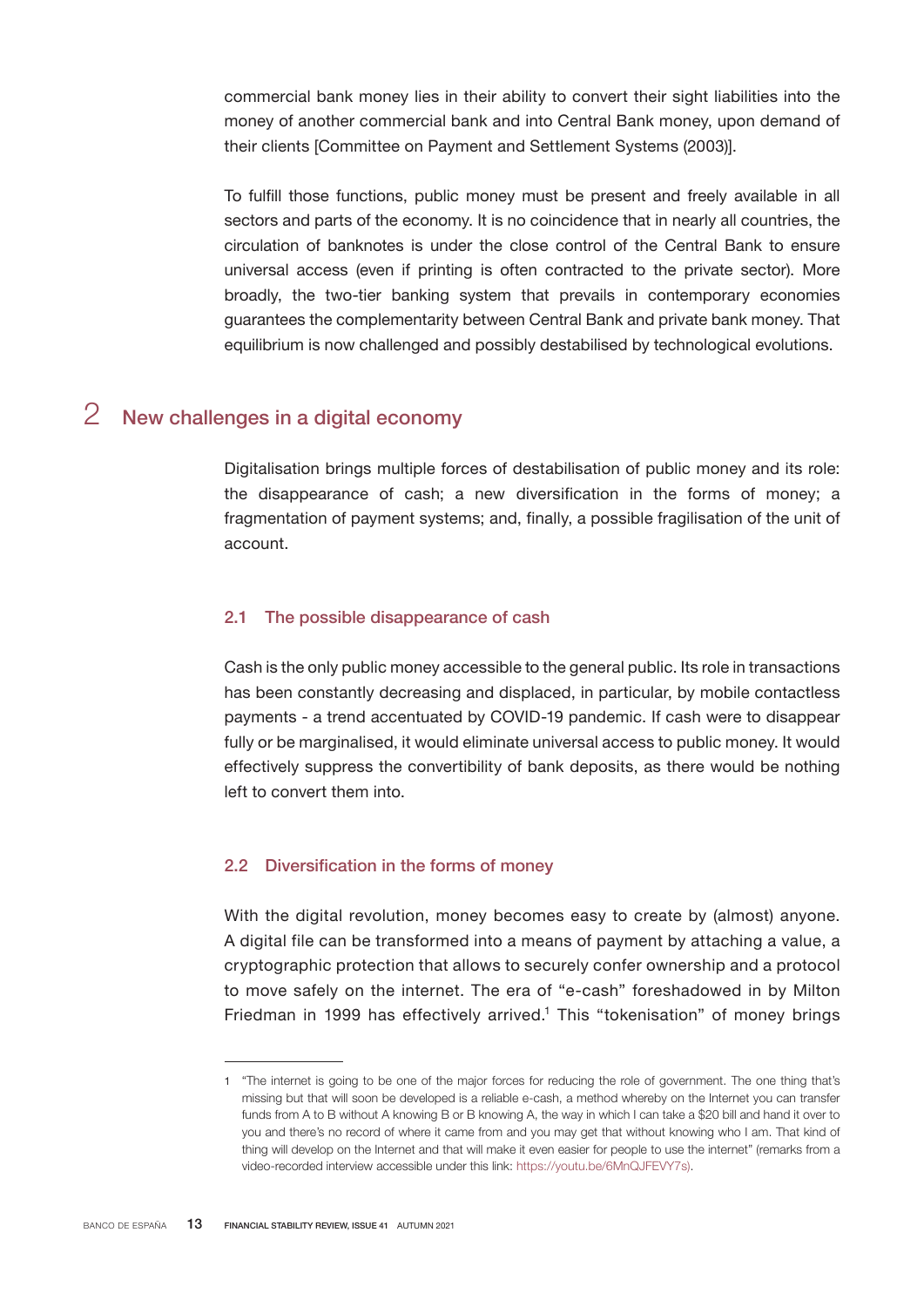enormous benefits for the efficiency of payments (especially cross borders) and financial inclusion. It also brings a proliferation of new amenities as money is bundled with a diversity of services attached to payments [Brunnermeier et al. (2019)].

The consequences for the uniformity of money, however, may be problematic. At the same Digitalisation has revived private money creation. At the same time, it has boosted creativity by enabling the creation of a multiplicity of special purpose tokens. In the current, fashionable, parlance, money can be made "programmable", with two possible meanings attached to this formulation. First, programming can be inserted into the use of money Payments can be managed by smart contracts, i.e. algorithmically triggered by events or conditions. A second acceptation is that programming directly affects the nature - and value - of the monetary unit itself. It might be tempting, for instance to make some welfare payments in a money with an expiration date, so as to ensure that they are spent, not hoarded, thus maximising their stimulus impact. Governments with autocratic or moralistic tendencies can limit the use of those welfare payments, prohibiting the purchase of alcohol or leisure goods, making them closer to food stamps. The technical possibilities are almost infinite. But what is the value of a money with an expiration date, or limited use? Will be traded as a discount? How can it be transferred? It is clear that one central characteristic of money has been lost: its liquidity, its unconditional exchangeability. Programmable money is, by design, information sensitive. Two obvious conclusions can be drawn. First, left to its own dynamics, digital private money will be increasingly diverse and non-uniform; and, second, digital public money should not be designed as programmable.

#### 2.3 Fragmentation of the monetary system

Launched in 2019 by Facebook, the Libra project has acted as a wakeup call. Think of the potentialities of a new money, denominated in its own unit of account and instantly available across the world to more than 2bn users, irrespective of borders. Though rebutted by regulators, Libra illustrated the synergies that large platforms can develop between payments and other data-based activities such as social media and e-commerce. The economic logic of platforms pushes them to develop as closed ecosystems where consumers are "locked in" a specific environment though economic incentives and technical standards. Many existing or projected models of so called "stable coins" are built on this model. Like Facebook, they aim to issue digital money backed by a portfolio of financial or digital assets. Obviously, they raise financial stability concerns of their own as they de facto engage into large scale maturity transformation.

From a monetary perspective, such ecosystems have been dubbed "Digital Currency Areas" (DCAs) [Brunnermeier et al. (2019)] where economic agents are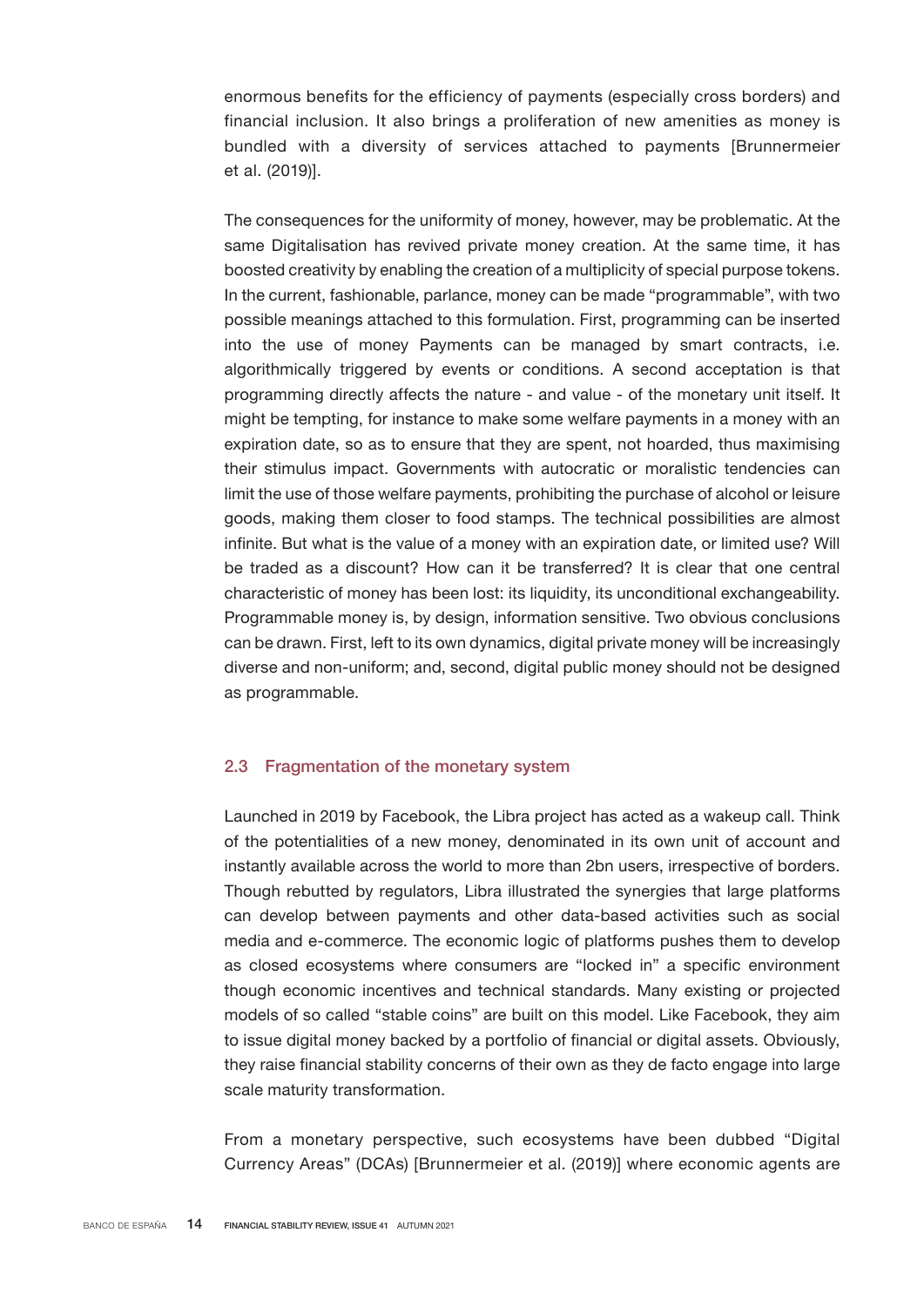held together not by a macroeconomic commonality but by digital interconnectedness. Such DCAs can develop cross border or inside a monetary authority jurisdiction. In China, the payment systems developed by Ant Financial and Tencent are very close to meet that definition, with each of them counting several hundred million consumers and no interconnection between the two networks.

In a fragmented monetary system, different types of currency would become imperfect substitutes, despite being denominated in the same unit of account. Because frictionless arbitrage would not be possible between different forms of money, each would carry a specific and idiosyncratic risk that would necessarily be reflected in the price at which they trade. As a result, "exchange rates" would arise between different types of domestic money. In effect, the monetary system would be transformed and behave more like the broader financial system where the creditworthiness of every single instrument is constantly re-assessed and priced. The likely result would be greater fragility, with the possibility of liquidity crises and periodic runs on some forms of currencies if doubts about their issuers emerge [Landau and Genais (2019)].

#### 2.4 Monetary sovereignty

Monetary sovereignty is usually defined in international economics as the ability to conduct an independent monetary policy with associated trade-offs between capital account and exchange rate policies. However, there is a more fundamental component to monetary sovereignty: the prevalence of the domestic unit of account on a monetary territory, and the associated uniformity of currency. Only if it controls the unit of account used by economic agents in trade and financial contracts, can the Central Bank conceive and implement an independent monetary policy. It can then fix the overnight interest rate on its own liabilities and, by arbitrage, influence the whole set of monetary and financial conditions. The weakening of the Central Bank's liabilities as a unit of account would reduce the monetary authority's ability to conduct monetary policy. Central Banks have become aware of the possibility that new forms of "digital dollarisation" could threaten their autonomy and sovereignty. It is no coincidence that the most advanced projects of CBDCs are in emerging economies historically more exposed to the risk of dollarisation.

A CBDC would help monetary systems to face the numerous challenges posed by the digitalisation of money. It would grant the general public direct access to public money. It would enable full substitutability between payment instruments and keep their relative prices fixed. It would maintain maintaining the uniformity of money in a digital economy.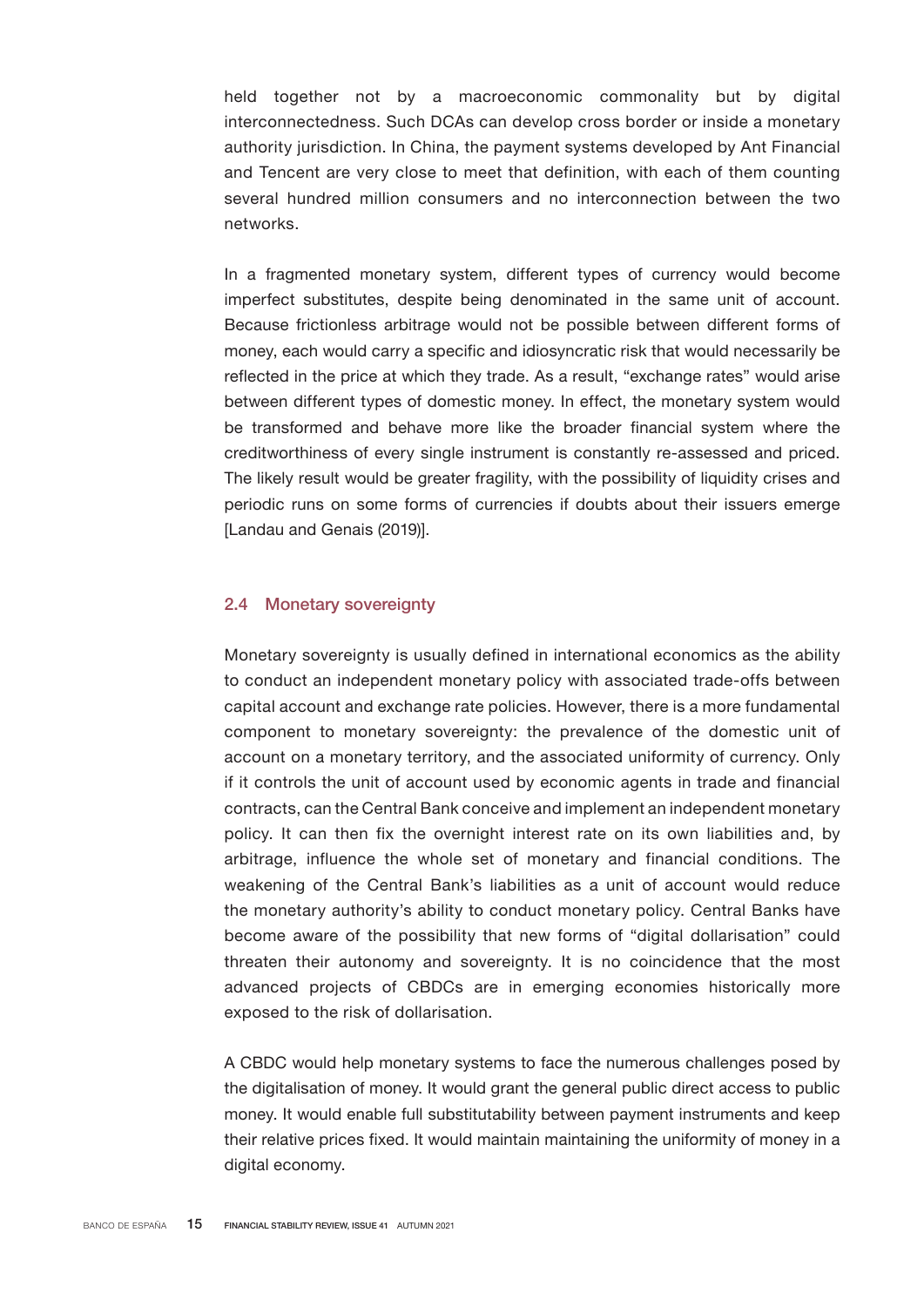## 3 Policy choices regarding CBDCs

The design of CBDCs will involve many difficult choices and tradeoffs, including their functional scope, privacy regime and access to nonresidents. Only those features that have a direct impact on domestic financial stability, and more specifically the banking sector, will be discussed here. It will be assumed that the CBDC is issued as a "cash like" instrument, exchangeable on a peer to peer basis, with a zero interest rate guaranteed for at least for some amount of transaction balances.

In the current monetary arrangements, deposits by the general public are convertible into Central Bank money (the banknotes). But that convertibility does not occur permanently on a large scale. The reason is that it meets with physical obstacles: collecting, transporting and storing cash is costly and risky. In a paradoxical way, the equilibrium of the whole contemporary monetary system rests upon a purely physical friction. What digitalisation and CBDC bring is an easier way to shift money from one intermediary to another or from one issuer to another. Physical frictions would disappear. If the objective is to preserve the current equilibrium between private and public money, it is a legitimate question whether they should be replaced by different, policy made, economic and financial frictions.

#### 3.1 Disintermediation risk

There are two dimensions to the disintermediation risk: (i) a "structural shift" could occur from private deposits to CBDC, fragilising the funding of banks; and (ii) runs may become easier and more frequent.

With immediate and easy access to Central Bank money, it is possible that the general public will permanently shift part of its transaction balances away from bank deposits and into CBDC. The potential amplitude of such a shift is unknown. It would have two cumulative effects: banks would lose funding; and they would have to compete more for deposits, increasing the cost of their resources. Depending on the magnitudes, there could be a significant reduction of banks profitability, and of their ability to distribute credit. Theatrically however, it is possible to conceive of a mix of policies that would exactly compensate for the structural shock [Brunnermeier and Niepelt (2019)].

Banks have always been subject to deposit flights and runs, including in modern times. Runs are the counterpart of the convertibility of deposits into public money. They can be described as a pathological form of convertibility. Digitalisation will make runs easier. Digital runs from a bank to another have already occurred. Whether runs by the public from banks to the Central Bank may become more frequent or more intense is unknown. The possibility should be taken into account when designing a CBDC.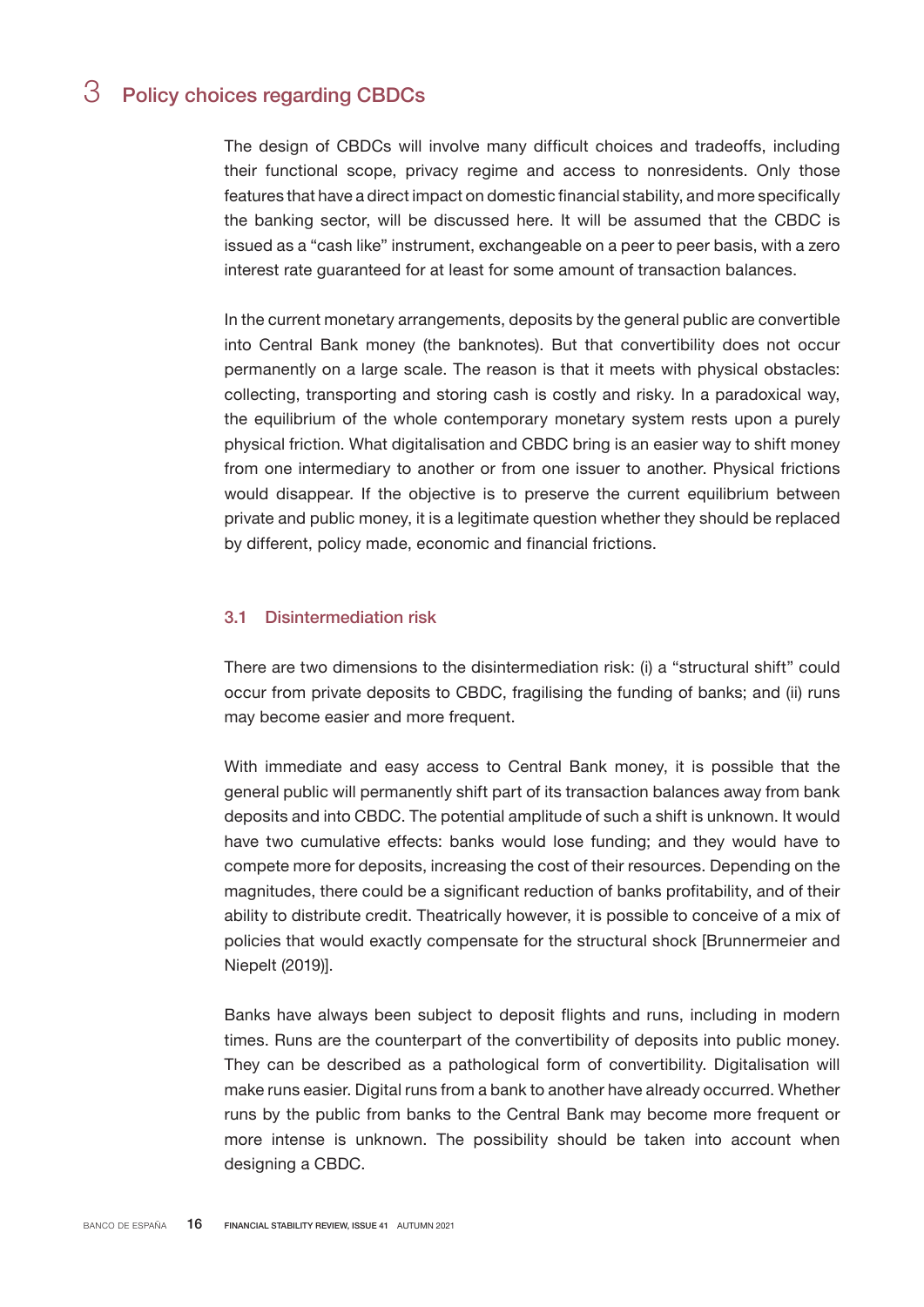#### 3.2 CBDC design and financial stability

Design choices may be based on an apparently simple idea: limiting CBDC to its role as medium of exchange and preventing it to become a prominent and privileged store of value for the general public. Taking into account its attractiveness as a safe asset, it means introducing some limits to access. Limits can be set either through quantitative (ceiling) or price (tiering) mechanisms. In both cases, Central Banks would have to "legislate" an acceptable level of transaction balances. Both solutions are differently attractive.

A cap or ceiling on individual holdings of CBDC could be instituted. The mechanism is fully transparent, clear, and easily understood. Its quantitative impact can be directly assessed ex ante. It gives certainty and permissibility to banks and authorities alike. Obviously, it does not guarantee a fully elastic supply of CBDC and may have complex effects on the perceived safety of bank deposits in times of crisis. It also carries implicit choices on privacy as CBDC holdings of each individual (or corporates) would need to be clearly identified.

Tiering would be based on a different scheme, with different level of remunerations attached to different levels of holdings. For instance, transaction balances below a defined threshold would be at zero interest rate. Above and beyond that threshold, a negative interest rate could be instituted or would be applied. Conceptually, it would correspond to the safety premium that holders would be asked to pay for storing value in the Central bank's balance sheet. Operationally, it would create a disincentive to excess holdings. There would be a clear and visible separation between CBDC's roles as a medium of exchange and store of value. The negative interest rate could be flexibly adjusted in times of stress to price in the increased demand for safety. Any flight to safety could be accommodated, at least in part, by changes in prices rather than by significant quantitative shift in the holdings of different forms of money. Financial instability created by large asset reallocation would be avoided. Tiering, however, would bring its own challenges. First, the mere prospects of negative interest rates could reduce the acceptability of CBDC and compromise its primary objective of universal and ubiquitous presence in the economy. Second, the Central Bank would be seen as deciding upon two interest rates: the policy rate applied to its deposit and refinancing facilities, and the (negative) interest rates on excess holdings of CBDC. While perfectly consistent and rational, this scheme may create confusion and blur the communication on monetary policy.

Weighting the costs and benefits of different options will be the main tasks of Central Banks in the period ahead. They will have to navigate the tradeoffs between universal access and attractiveness, on the one hand, and limits to substitution with bank deposits, on the other. They may not want to make those choices in isolation.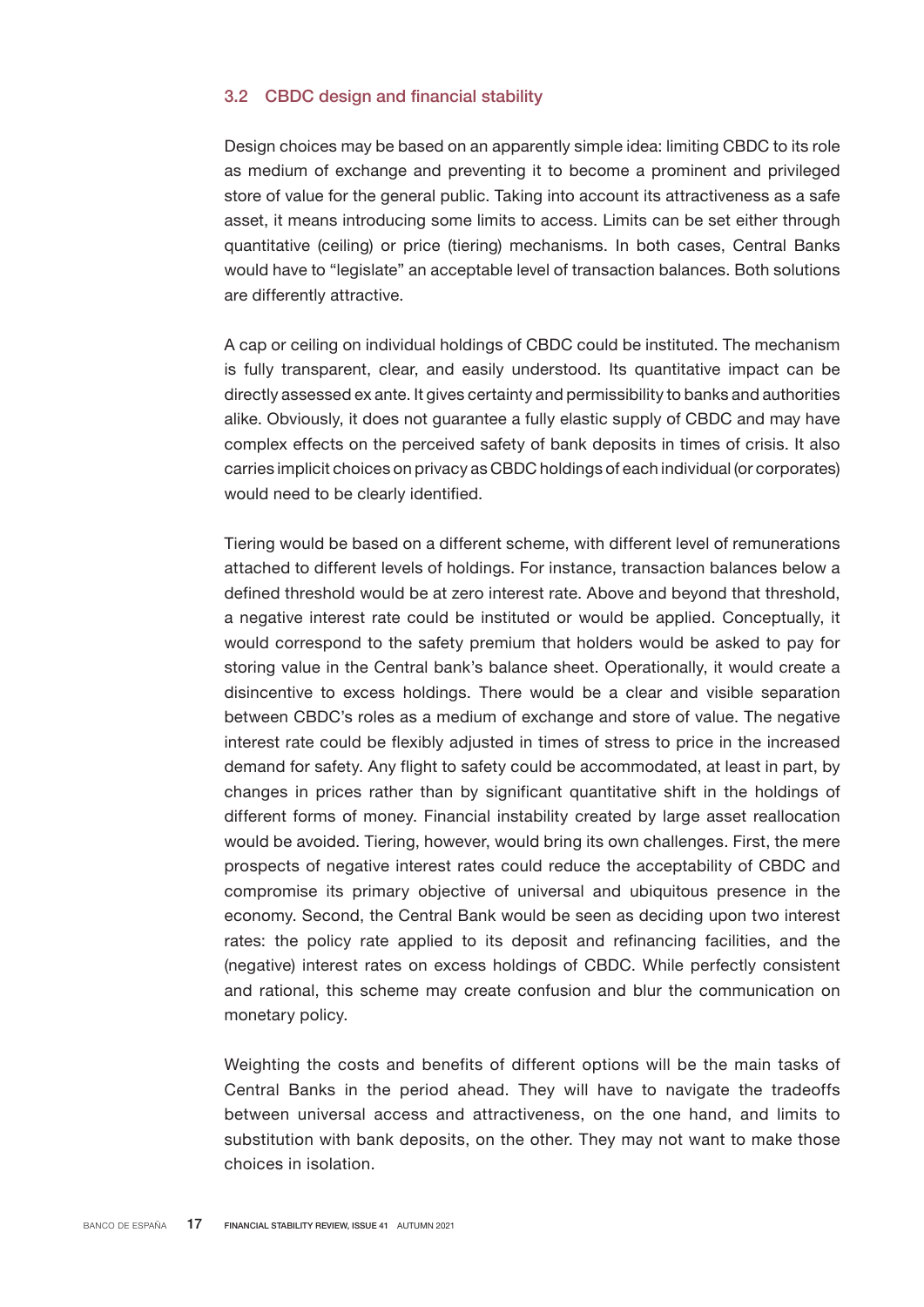### 4 The organisation and regulation of payments

As attested by the recent proliferation of speeches by prominent Central Bankers on the "future of money", digitalisation has triggered a fundamental rethink of our approaches to money. However, it raises other essential aspects of public policy and will impact financial intermediation more broadly. While the issuance of CBDC will bring a necessary response to the challenges of digitalisation, it will not be sufficient.

First, the technological features of digital private money will matter. Interoperability between digital networks, in particular, is a key condition for the uniformity of currency. As it goes against the natural economic incentives and business models of platforms, it may have to be regulated in some form.

Second, both monetary and regulatory authorities will have to take a long term and consistent view on the architecture and design of financial intermediation, in particular the place of banks and their role in the financing of the economy. The main source of future disruptions for banks is not CBDC, but the competition in payments emanating from platforms and Big Techs.

The key issue, therefore, is the relationship and future interaction between two essential financial functions: payments and credit. From a theoretical perspective, two "corner" solutions may be envisaged. The two functions can be fully dissociated, with payment competition fully open, and financial intermediation less dependent on the deposit taking activity of banks. Or they can be bundled and linked by regulation, which would consolidate the current bank - based model. The implications for financial stability and the distribution of credit in the euro area are likely to be very different and much more important than the CBDC. In the European Union, many strands of regulation are directly concerned, on data, digital platforms, privacy, payments, and crypto assets. Consistency of approaches will be very important in the current period, when innovation is intense and continuous.